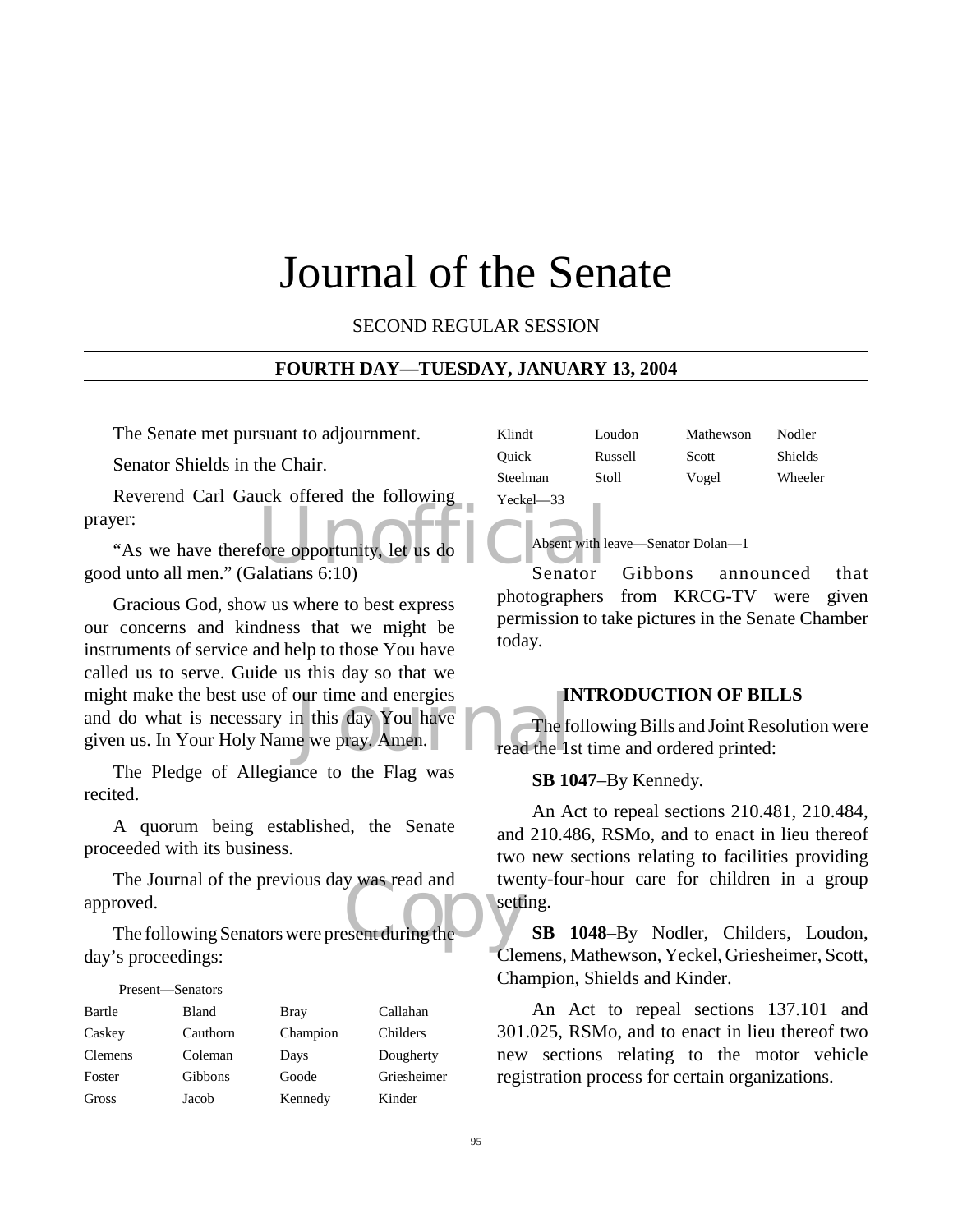**SB 1049**–By Bray.

An Act to repeal section 194.119, RSMo, and to enact in lieu thereof one new section relating to designation of next-of-kin for deceased persons.

**SB 1050**–By Bray.

An Act to amend chapter 389, RSMo, by adding thereto one new section relating to railroad company employees, with penalty provisions.

# **SB 1051**–By Steelman.

An Act to repeal section 67.1360, RSMo, and to enact in lieu thereof one new section relating to transient guest taxes.

**SB 1052**–By Jacob.

Pursuant to<br>
one new section relating to<br>
e university of Missouri<br>
Cibbons submi<br>
of nation Tax Policy's An Act to repeal section 172.360, RSMo, and to enact in lieu thereof one new section relating to admission to the state university of Missouri system.

# **SB 1053**–By Shields.

An Act to repeal section 163.031, RSMo, and to enact in lieu thereof one new section relating to education.

**SB 1054**–By Bartle.

Senat<br>86.441, RSMo, and to <br>section relating to the Ms. Terry Spi An Act to repeal section 86.441, RSMo, and to enact in lieu thereof one new section relating to the police retirement system of Kansas City.

# **SB 1055**–By Bartle.

civilian employees' retirement system of the police<br>
department of Kansas City.<br>
S.IR 41–By Kinder. Bartle. Loudon. Childers. An Act to repeal section 86.690, RSMo, and to enact in lieu thereof one new section relating to department of Kansas City.

**SJR 41**–By Kinder, Bartle, Loudon, Childers, Yeckel, Scott, Champion and Nodler.

Joint Resolution submitting to the qualified voters of Missouri, an amendment repealing section 24 of article IV of the Constitution of Missouri, and adopting one new section in lieu thereof relating to the governor's budget and recommendations as to revenue.

# **SECOND READING OF CONCURRENT RESOLUTIONS**

The following Concurrent Resolution was read the 2nd time and referred to the Committee indicated:

**SCR 26**—Rules, Joint Rules, Resolutions and Ethics.

# **COMMITTEE APPOINTMENTS**

President Pro Tem Kinder appointed the following escort committee pursuant to **HCR 1**: Senators Bartle, Bland, Gibbons, Goode, Jacob, Kennedy, Kinder, Loudon, Wheeler and Yeckel.

# **REPORTS OF COMMITTEES**

Pursuant to Section 21.810, RSMo, Senator Gibbons submitted a copy of the Joint Committee on Tax Policy's interim report relating to the issue of policy of tax credit issuance and accountability. A copy of the committee's report is on file in the office of the Secretary of Senate.

# **COMMUNICATIONS**

Senator Gibbons submitted the following:

January 13, 2004

Ms. Terry Spieler Secretary of the Senate Room 325, State Capitol Building Jefferson City, MO 65101

RE: Life Science Caucus

Dear Ms. Spieler:

The Rules, Joint Rules, Resolutions and Ethics Committee approved the 92nd General Assembly's Life Science Caucus at the January 23, 2003 meeting.

Please add the following members to the caucus:

- Senator Charles Wheeler
- Representative Sherman Parker
- Representative Rob Schaaf
- Representative Vicki Schneider
- Representative Tom Dempsey
- Representative Danielle Moore
- Representative Bryan Pratt
- Representative Brian Yates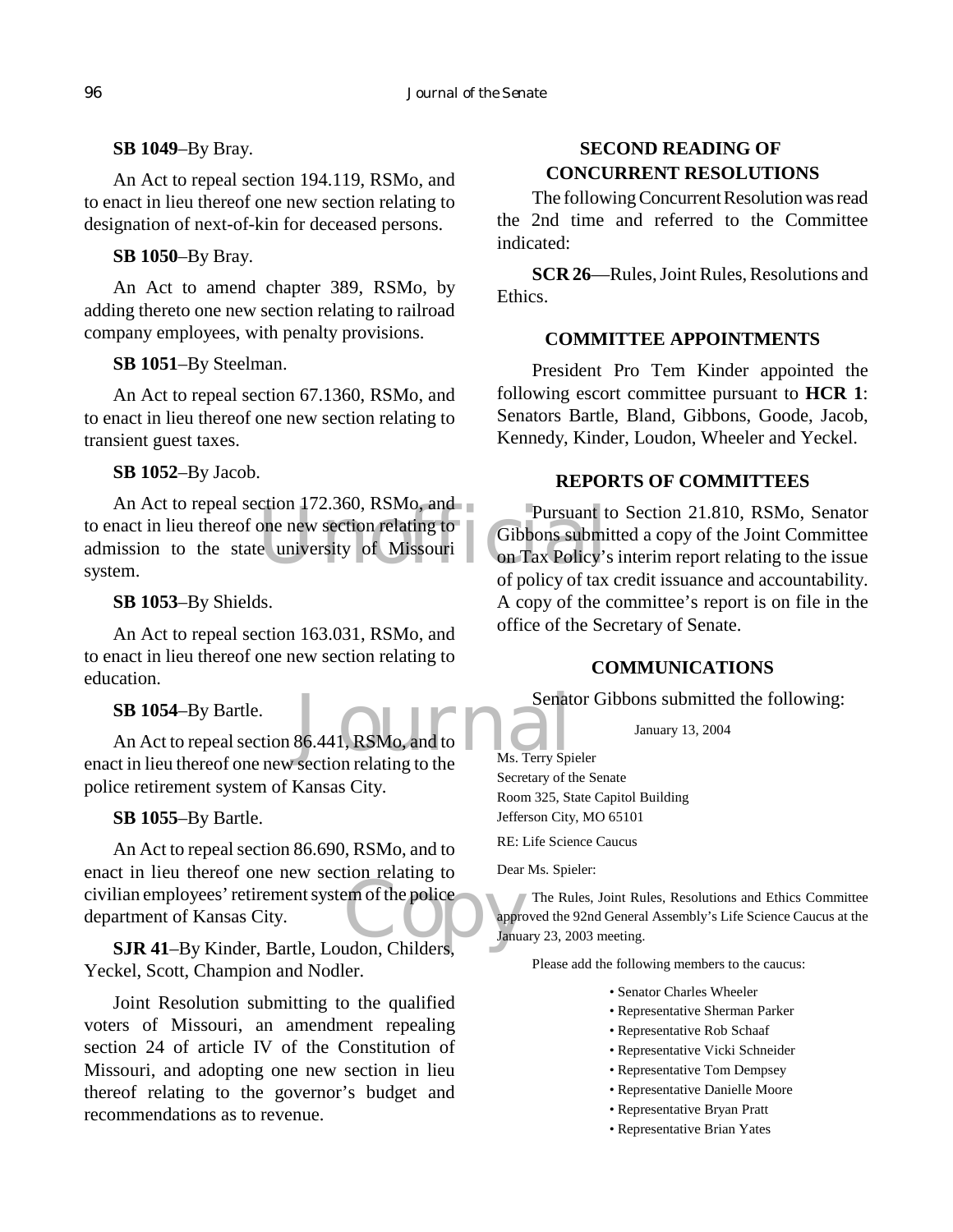- Representative Ryan McKenna
- Representative Wes Wagner
- Representative Kevin Engler
- Representative Shannon Cooper
- Representative Robert Mayer Yours truly,

/s/ Michael R. Gibbons MICHAEL R. GIBBONS

#### **INTRODUCTIONS OF GUESTS**

Senator Clemens introduced to the Senate, the Physician of the Day, Dr. Bill Reynolds and his daughter, Emma, Nixa; and Emma was made an honorary page.

Senator Foster introduced to the Senate, Ethal Johnson and members of AARP, Poplar Bluff.

Senator Kennedy introduced to the Senate, Beatrice Parks, St. Louis.

On behalf of Senator Shields, the President introduced to the Senate, members of the Kansas City Chamber of Commerce.

Senator Yeckel introduced to the Senate, Grace Smith and Charles "Chuck" Jackson, St. Louis County.

Senator Cauthorn introduced to the Senate, Marge and Sonny Capp, Hannibal.

Senator Gross introduced to the Senate, Steve Brennell, St. Charles; and Peg Capo, St. Louis.

On motion of Senator Gibbons, the Senate adjourned under the rules.



# FIFTH DAY-WEDNESDAY, JANUARY 14, 2004  $\overline{\phantom{a}}$

 $\overline{\phantom{a}}$ 

 $\begin{array}{|c|c|}\n\hline\n\multicolumn{1}{|c|}{\text{FORMAL CALENDAR}} \\
\hline\n\text{SECOND READING OF SENATE BILLS}\n\end{array}$ FORMAL CALENDAR

SB 702-Russell SB 708-Mathewson SB 711-Goode SB 716-Childers SB 729-Steelman SB 746-Dougherty, et al SB 751-Coleman SB 753-Coleman SB 774-Wheeler SB 787-Childers SB 788-Childers SB 790-Yeckel SB 824-Griesheimer SB 826-Bartle SB 840-Goode

Copys SB 844-Yeckel SB 857-Klindt SB 869-Shields SB 870-Bartle SB 873-Bray SB 874-Caskey SB 877-Goode and Days SB 883-Klindt SB 884-Klindt SB 889-Goode SB 890-Bland SB 892-Bland SB 893-Goode SB 894-Goode SB 898-Bland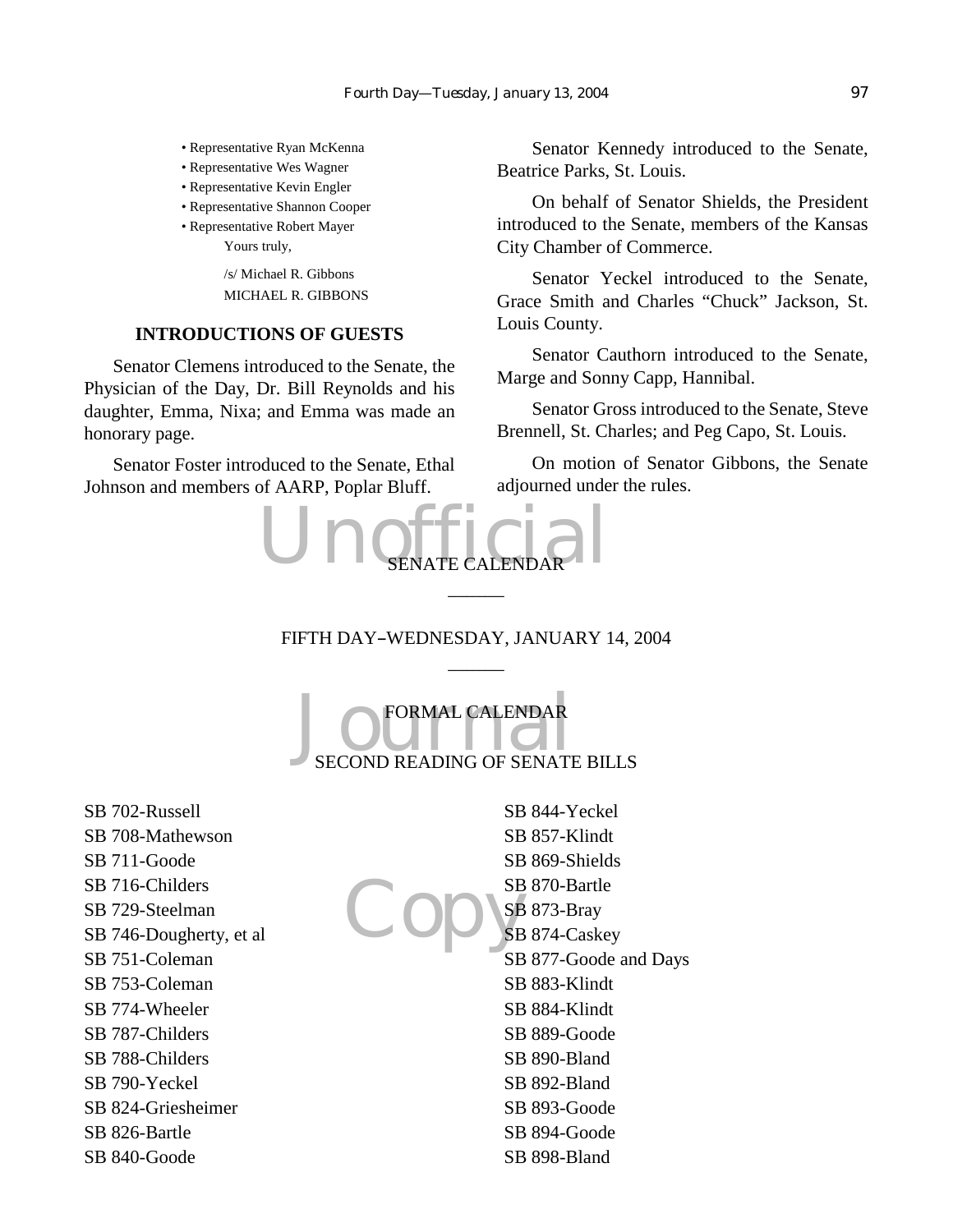Bray **DOFF** SB 957-Scott<br>SB 958-Scott<br>SB 959-Child Journal Copys SB 901-Goode SB 902-Bland SB 903-Bland SB 904-Gross and Nodler SB 905-Foster SB 906-Foster SB 907-Klindt SB 908-Cauthorn SB 909-Bartle SB 910-Bland SB 911-Bland SB 912-Dougherty and Days SB 913-Dougherty and Bray SB 914-Dougherty and Russell SB 915-Dougherty, et al SB 916-Dougherty SB 917-Dougherty and Bray SB 918-Dougherty, et al SB 919-Gibbons and Stoll SB 920-Caskey SB 921-Caskey SB 922-Coleman SB 923-Goode SB 924-Bland SB 925-Bland SB 926-Loudon SB 927-Loudon SB 928-Loudon SB 929-Wheeler SB 930-Loudon SB 931-Loudon SB 932-Loudon SB 933-Yeckel, et al SB 934-Bland SB 935-Gibbons SB 937-Gross SB 938-Gross SB 939-Coleman SB 940-Coleman SB 941-Coleman SB 942-Nodler SB 943-Goode and Gross SB 944-Goode SB 945-Gibbons SB 946-Bray, et al SB 947-Russell SB 948-Steelman SB 949-Steelman SB 950-Griesheimer SB 951-Griesheimer SB 952-Wheeler SB 953-Caskey SB 954-Foster SB 955-Scott SB 956-Scott SB 957-Scott SB 958-Scott SB 959-Childers SB 960-Gibbons SB 961-Champion SB 962-Clemens SB 963-Shields SB 964-Shields SB 965-Shields SB 966-Shields SB 967-Shields SB 968-Shields SB 969-Shields SB 970-Childers SB 971-Stoll SB 972-Stoll SB 973-Stoll SB 974-Dougherty SB 975-Dougherty SB 976-Stoll SB 977-Stoll SB 978-Stoll SB 979-Stoll SB 980-Bartle SB 981-Vogel